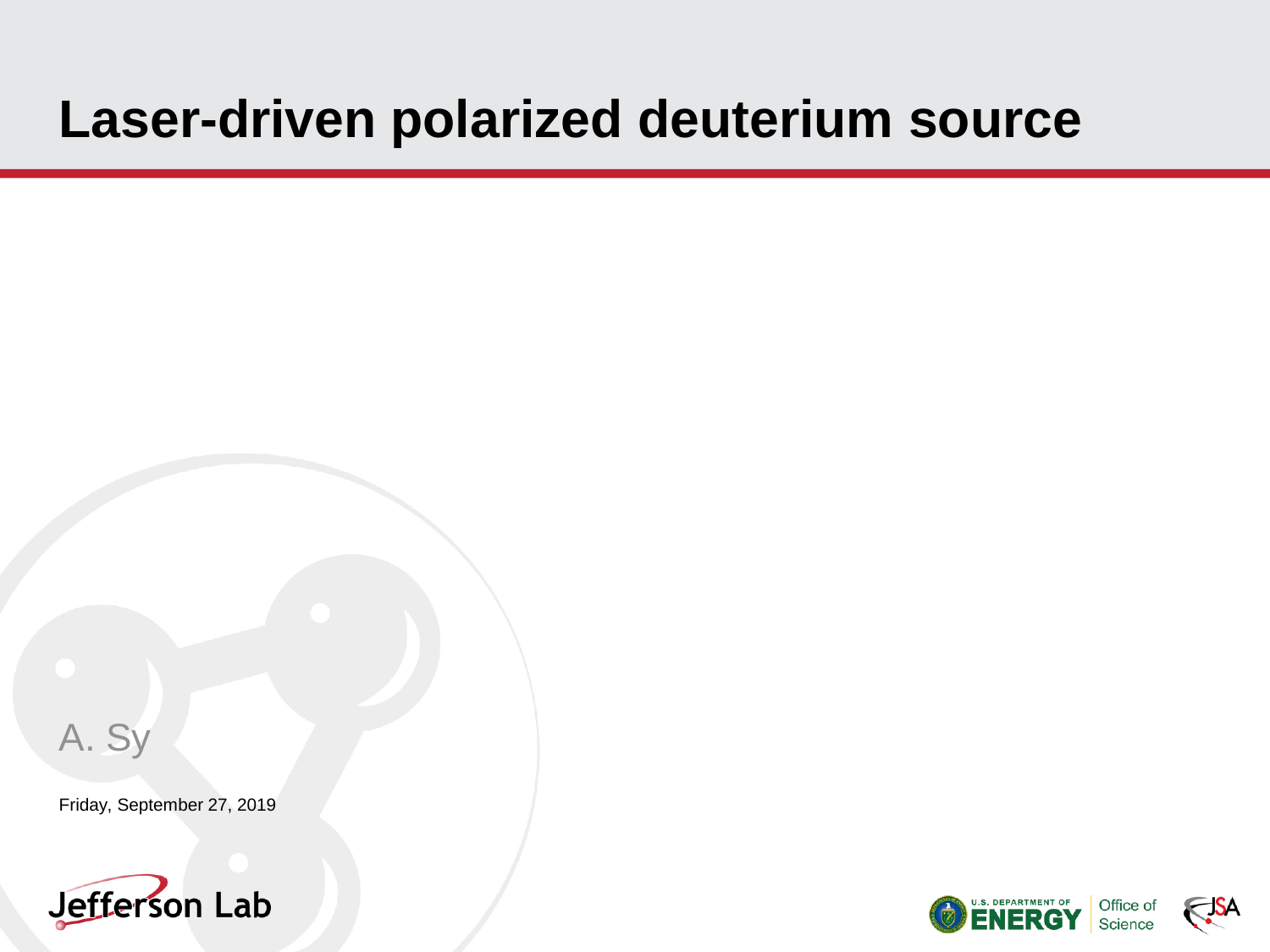#### **Acknowledgments**

- JLab: M. Poelker, A. Sandorfi, X. Wei, S. Zhang
- IESL-FORTH: T. P. Rakitzis, D. Sofikitis
- This material is based upon work supported by the U.S. Department of Energy, Office of Science, Office of Nuclear Physics under contract DE-AC05-06OR23177

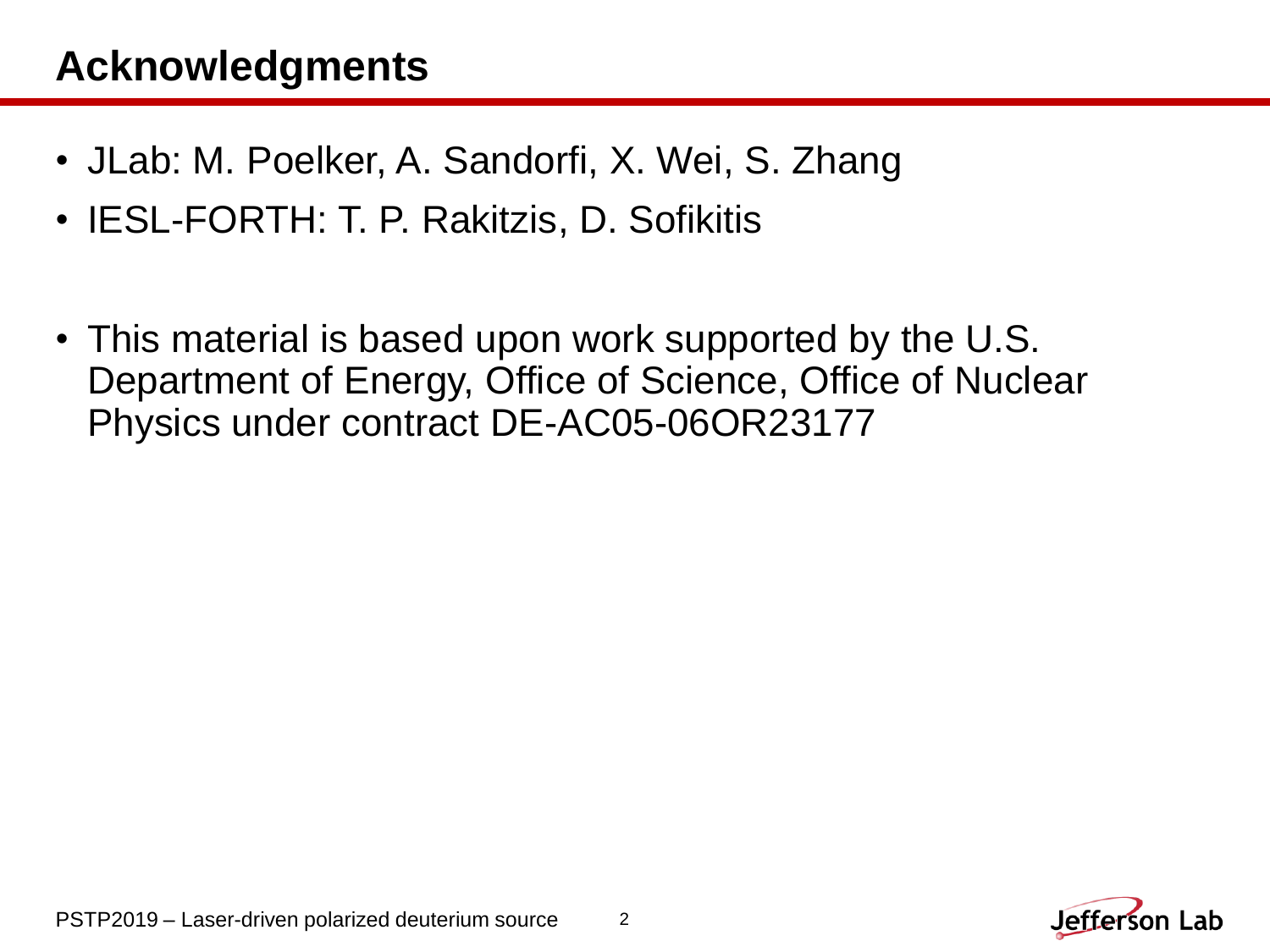# **Motivation**

- Polarized deuterons are in the science programs for both US electron-ion collider (EIC) concepts
- Currently no operational polarized deuteron beam sources in the US
	- -Recent atomic beam polarized ion source (ABPIS) development for NICA
	- -Optically pumped polarized ion source (OPPIS)-type polarized source for deuterons at KEK in late 90s/early 00s
- ABPIS-type source can provide polarized deuterium beam to future EIC, but is there room for improvement?

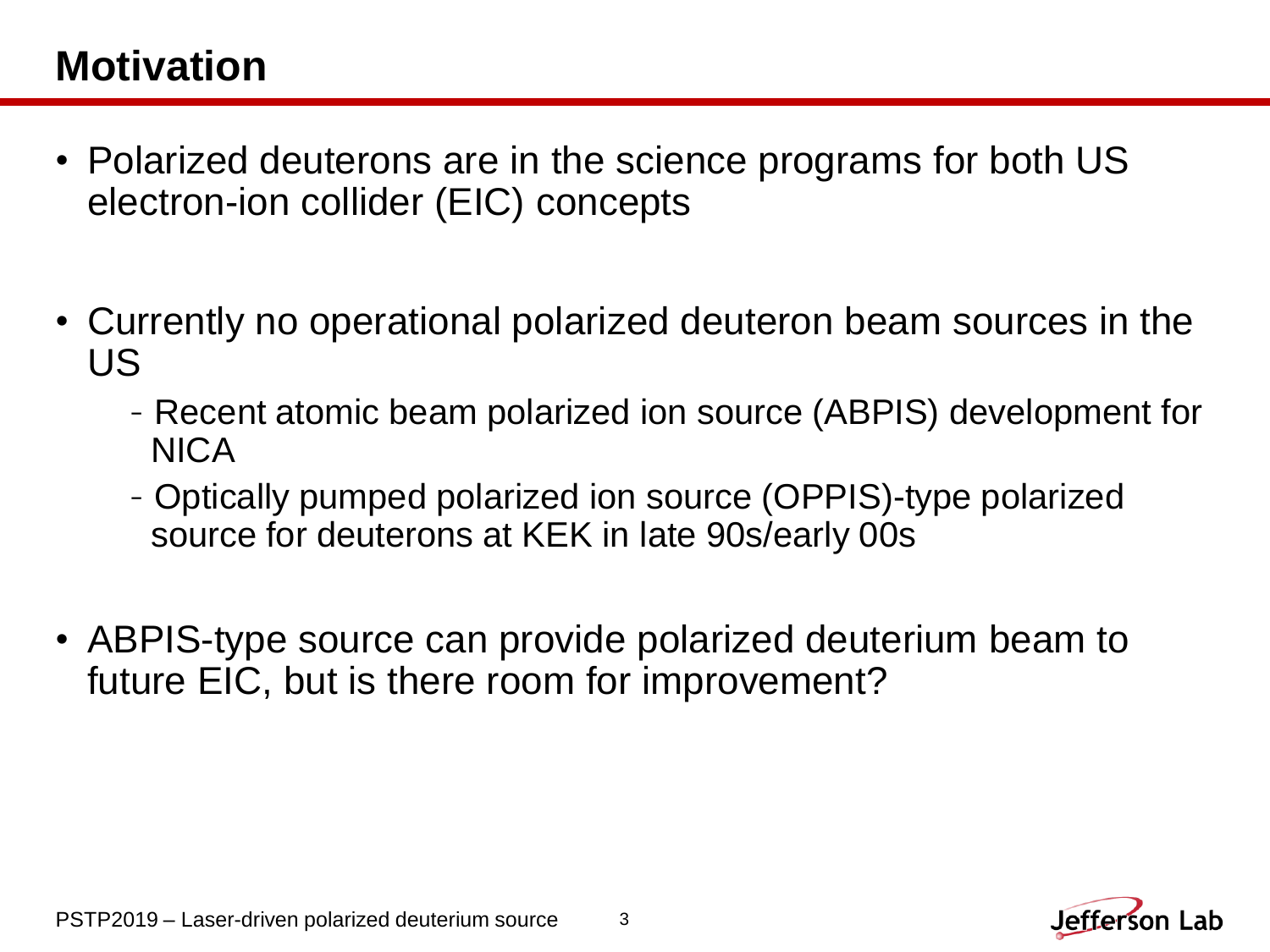#### **Polarization timescale**

- ABPIS uses Stern-Gerlach separation and RF transition units to form polarized atomic beam
	- -Intrabeam scattering limits the max density
	- Polarized beam formation on the millisecond timescale  $-10^{12}$  cm<sup>-3</sup>
- Laser pulses on the order of the deuterium hyperfine-beating time (~ nanoseconds) can polarize deuterium atoms much more quickly
	- -Has been demonstrated: D. Sofikitis, et al., doi: 10.1103/PhysRevLett.121.083001
- Polarized beam formation orders of magnitude faster  $\rightarrow$ polarized beam density orders of magnitude greater  $-10^{12}$  cm<sup>-3</sup>  $\rightarrow 10^{18}$  cm<sup>-3</sup>

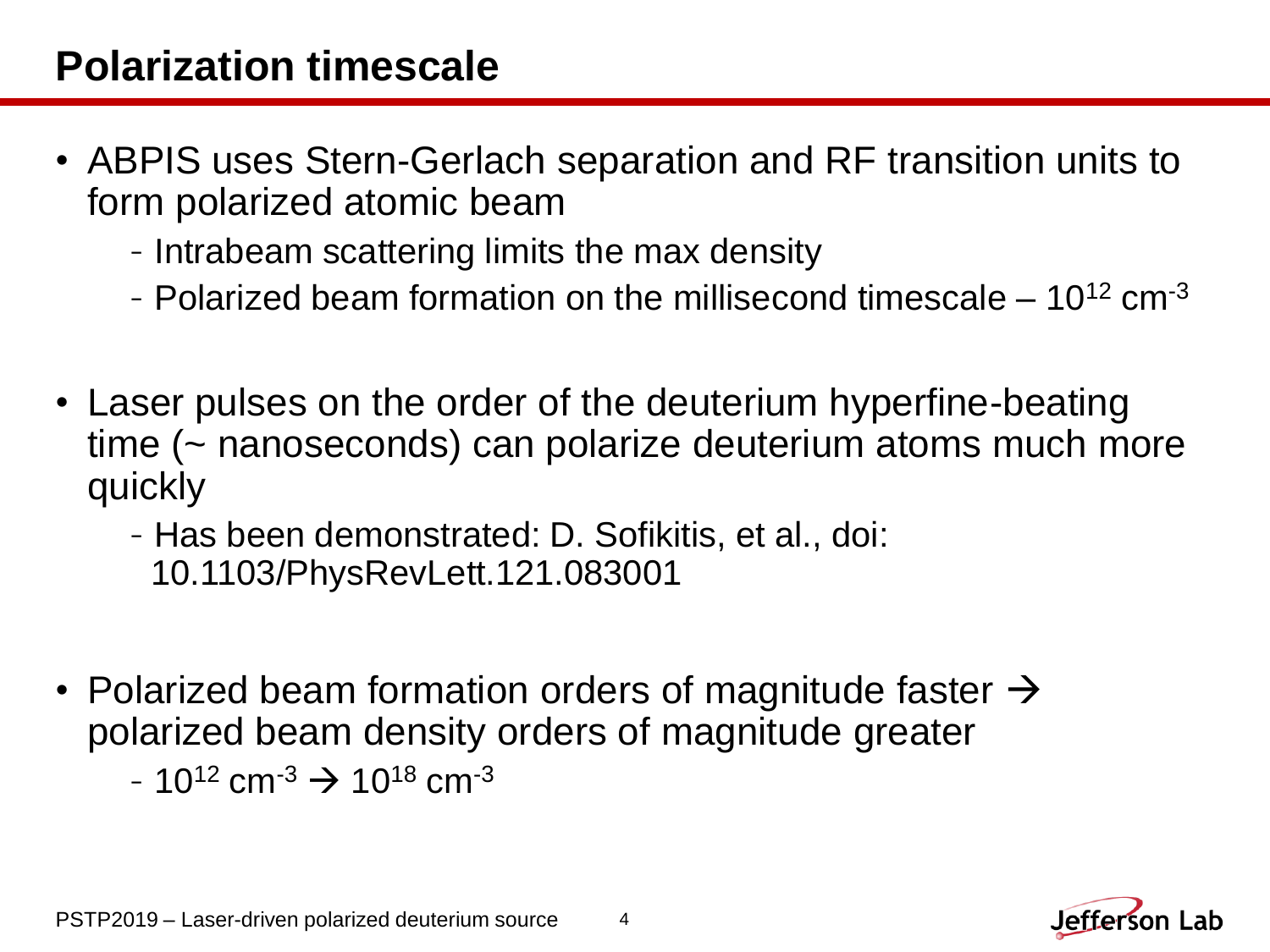#### **Method**

- STImulated Raman Adiabatic Passage (STIRAP): process by which population transfer between two quantum states is facilitated by at least two coherent light pulses
	- -Two states each couple to an excited state; population transfer from one state to the other without populating the excited state
- STIRAP process has been explored in the context of preparation of polarized molecular targets, among other applications
- Narrow bandwidth IR allows for partial resolution of hyperfine splittings

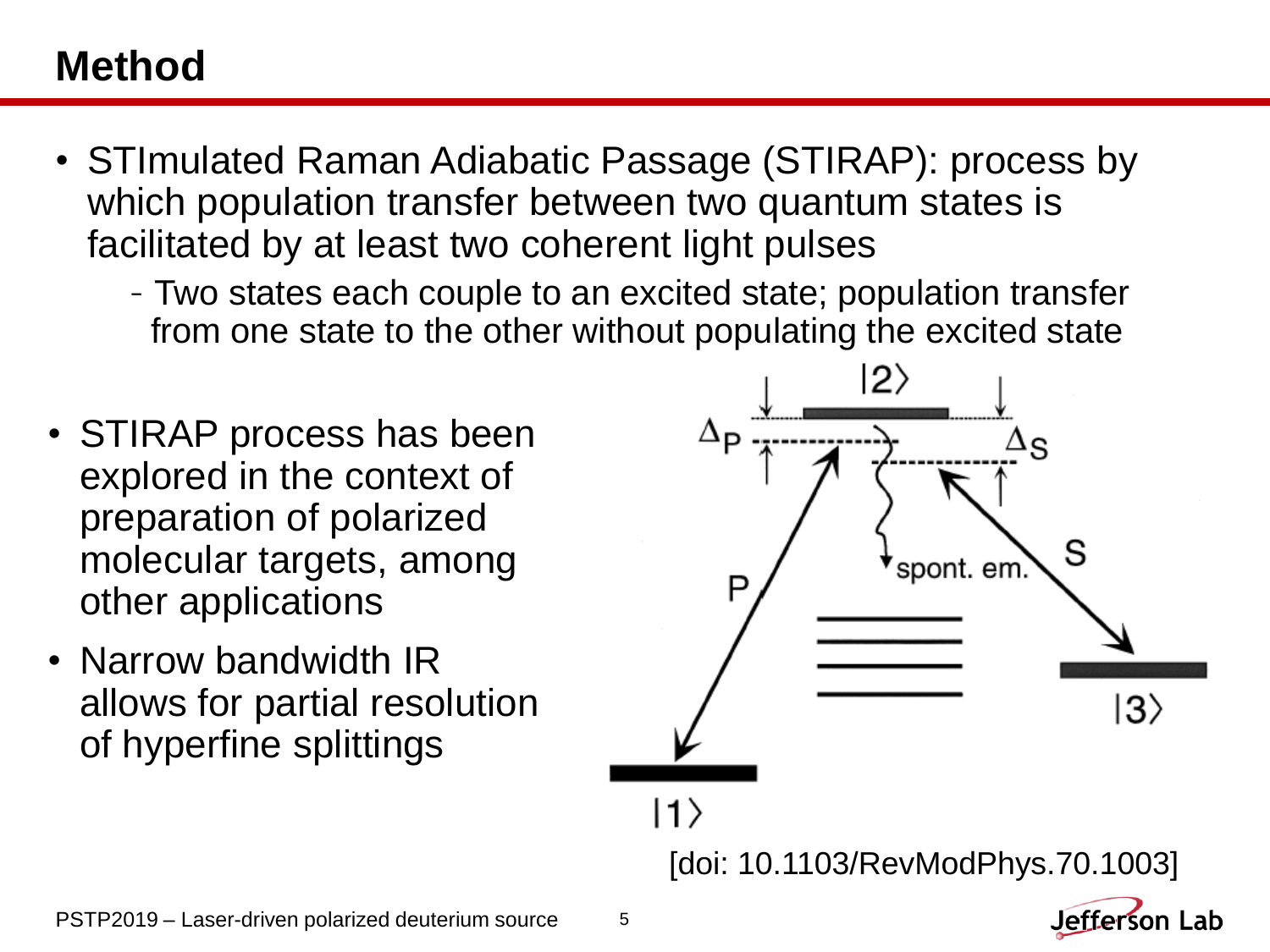

- Cooling of DCl gas via supersonic expansion through a nozzle
- Cooling drives DCI molecules into ground state with  $J($ orbital $) = 0$ ,  $S(D)$  $= 1/2, S(Cl) = 3/2$
- Molecular beam speed 1000 m/s possible



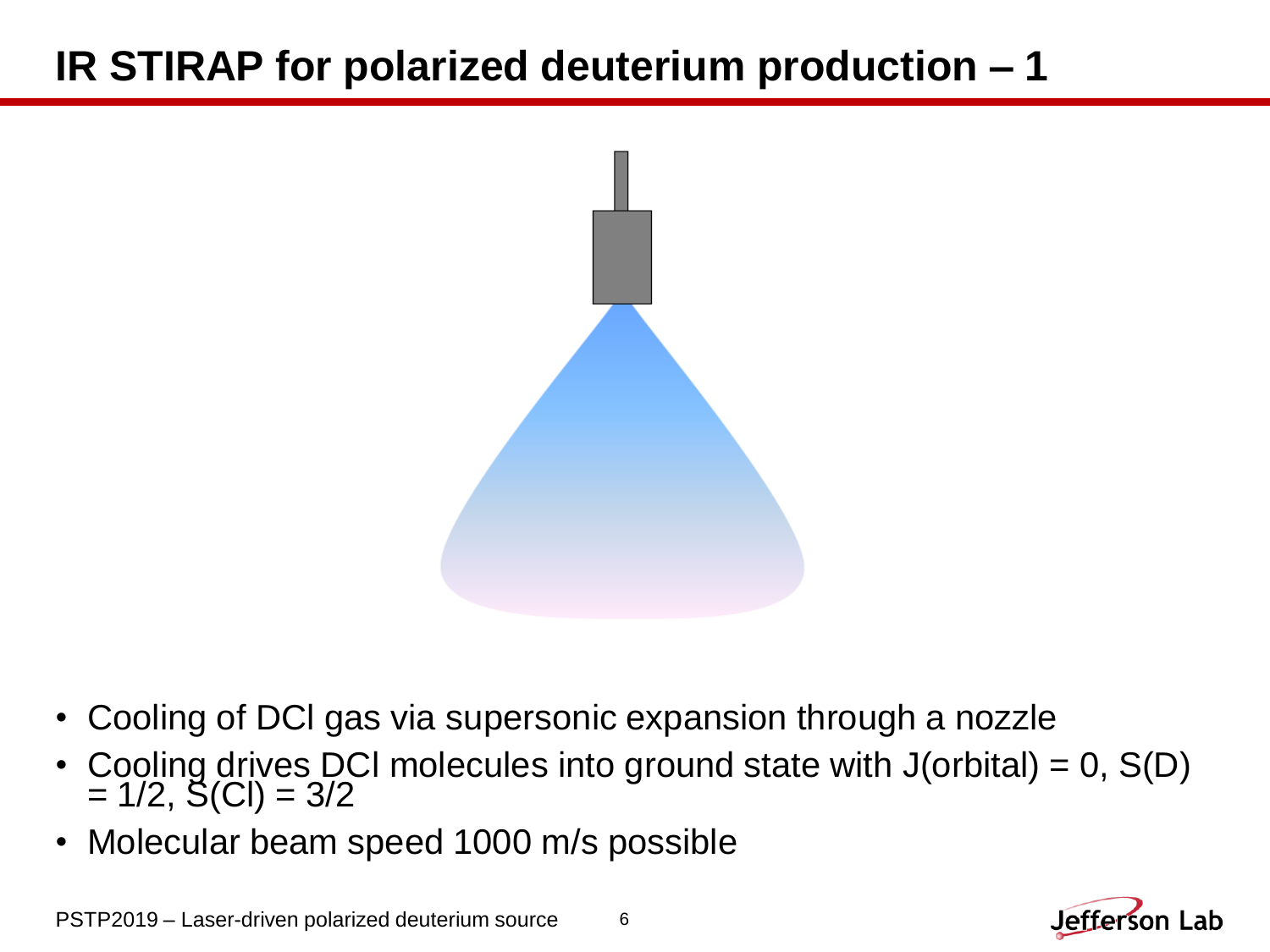

• DCl molecular beam excited to rovibrational state using circularly-polarized IR laser lines



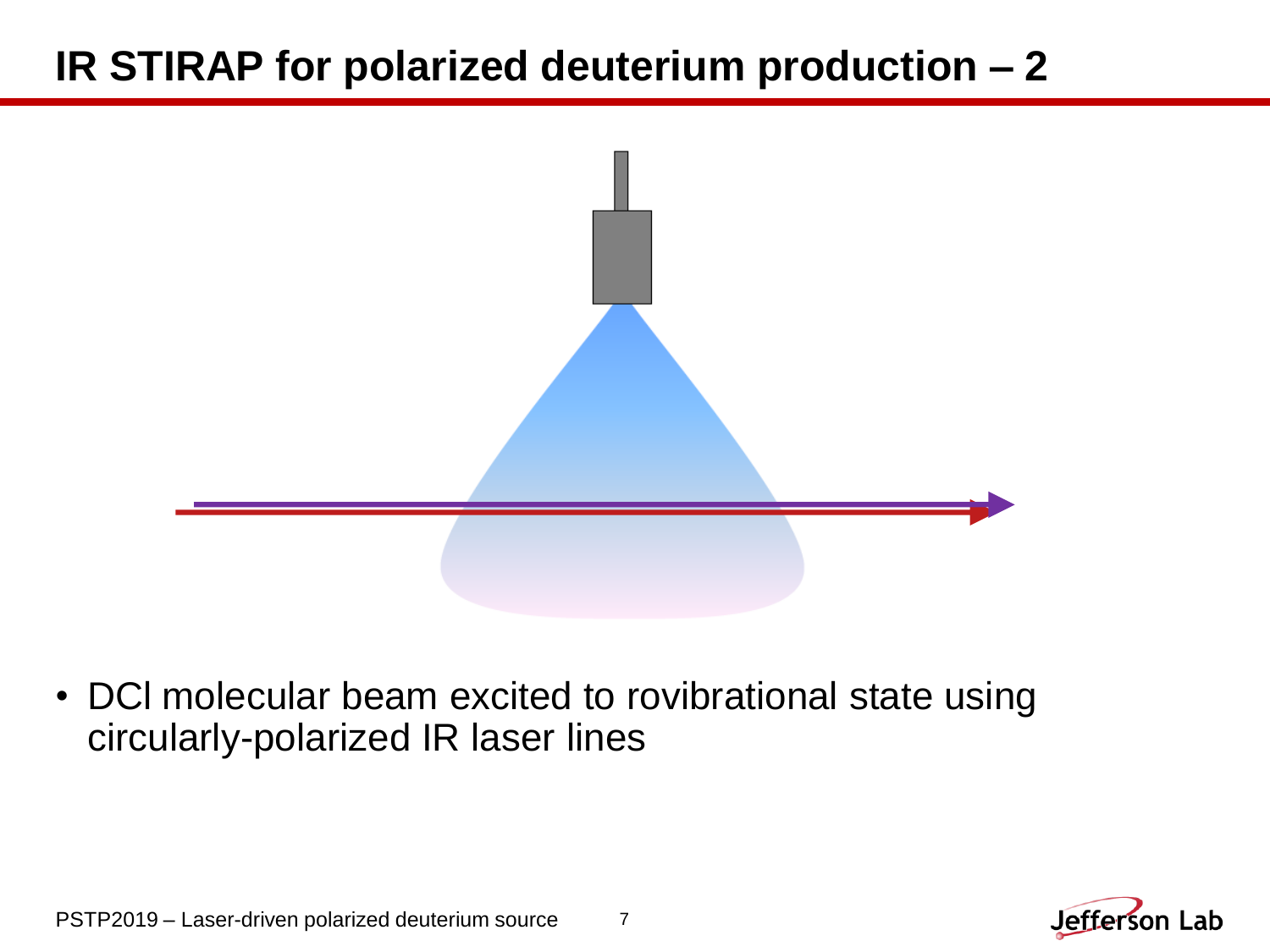- DCl molecular beam excited to rovibrational state using circularly-polarized IR laser lines
	- -Laser direction perpendicular to gas propagation direction
	- -Three transitions; two lasers required + acousto-optic modulators



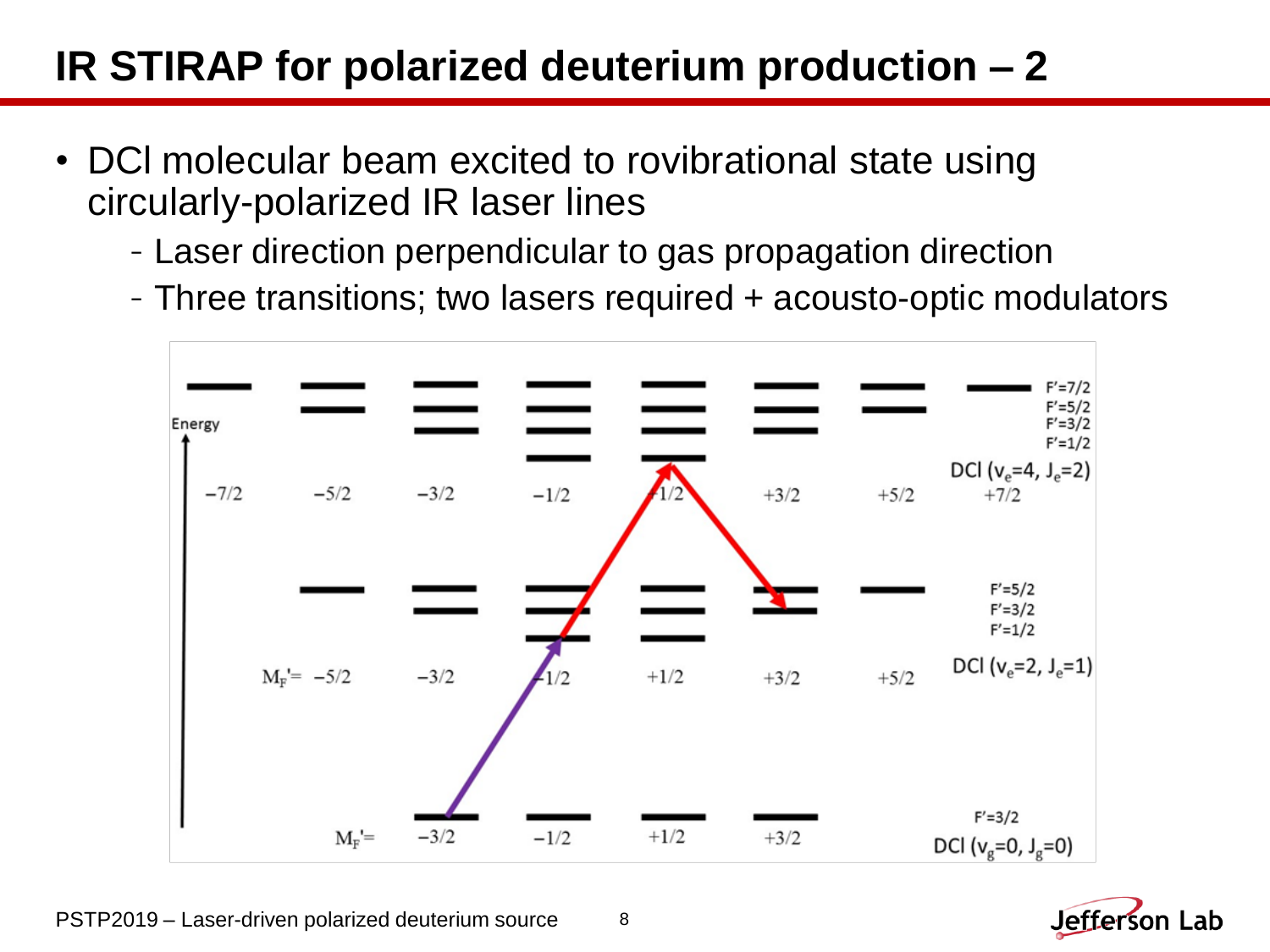- STIRAP method is used to enable complete population transfer from the initial to final state, without exciting intermediate state
- Counterintuitive timing laser to couple intermediate to final state fires before laser coupling ground to intermediate state
- Delayed excitation overlap of IR pulses for adiabatic transfer
- For DCl transitions, 2 W laser power, 2 cm laser spot size



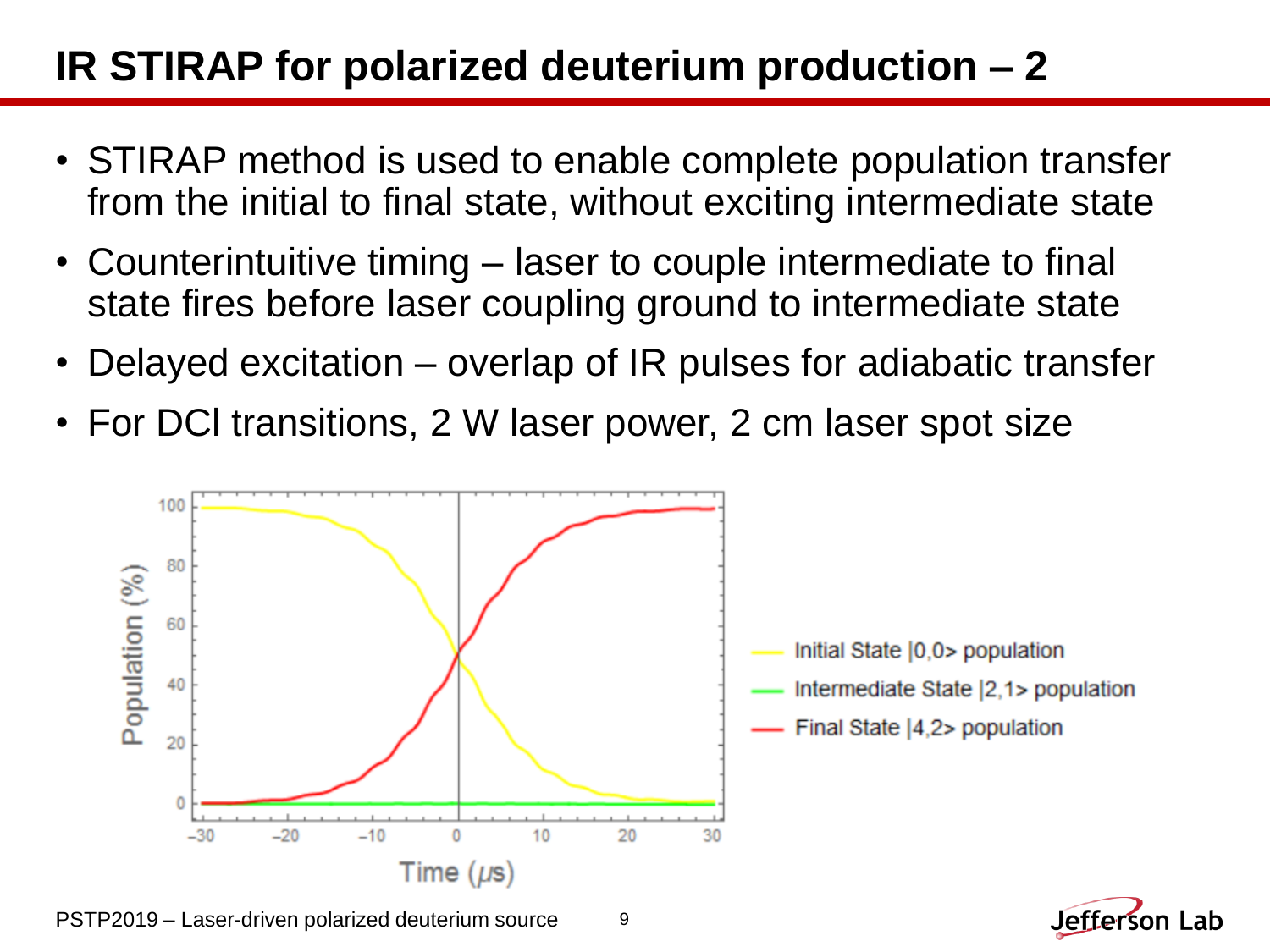• Rotational polarization in DCl molecules couples to the unpolarized nuclear spin, undergoes hyperfine beating cycles



- Spin-orbit coupling between molecular orbital J and halide atom (Cl) much stronger than between J and deuterium atom
- J/Cl and J/D hyperfine beatings are very different and well resolved

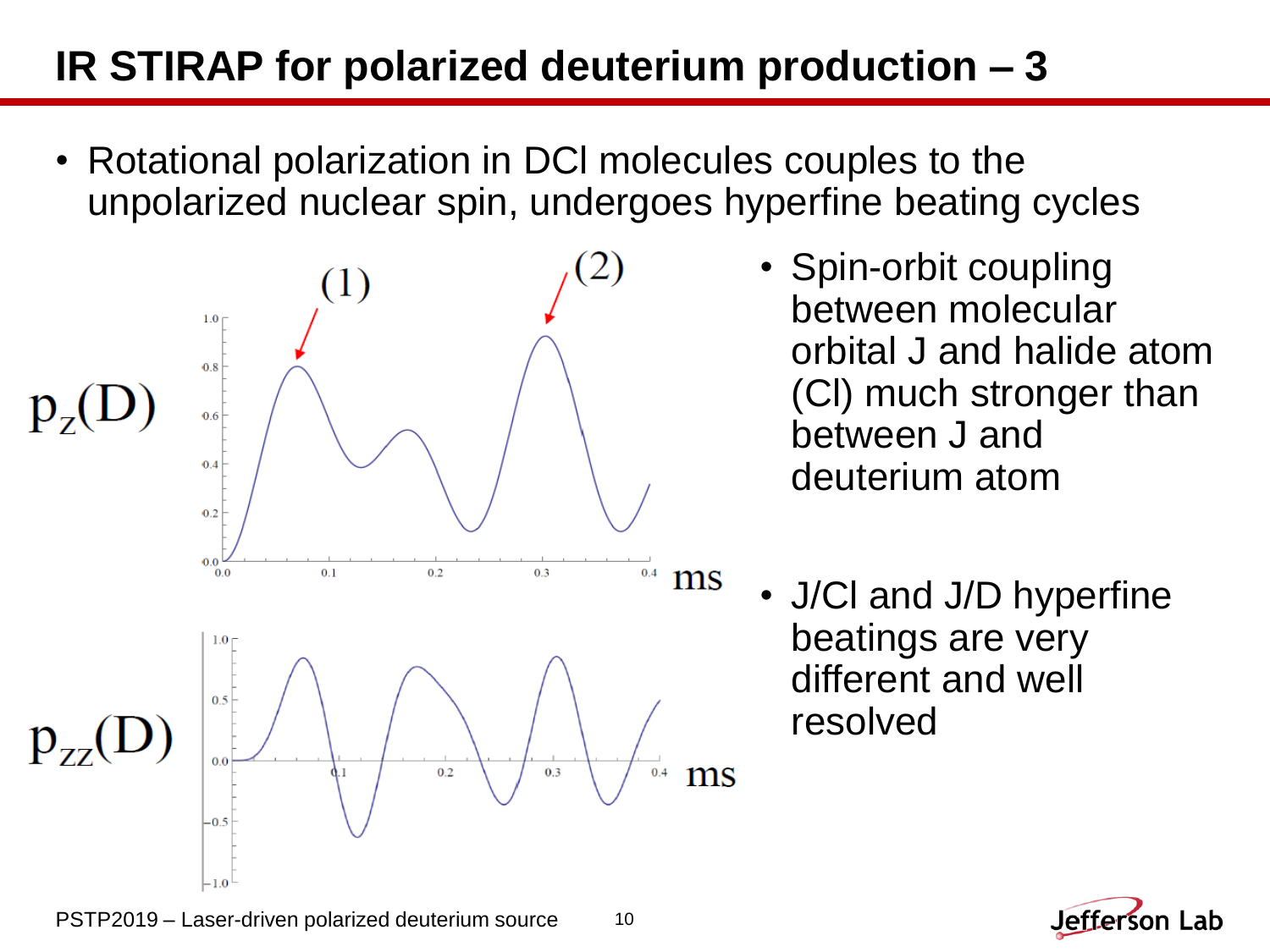

- Polarization reaches maxima at certain times
- Time of flight of polarized molecules can be used to terminate the hyperfine beating of the polarization with a magnetic field when polarization is at a max
	- $-$  ~80% p<sub>z</sub> 70 µs after polarization
- Second, higher field (any orientation) needed to prevent hyperfine beating of electronic and nuclear polarizations in subsequent photodissociation step



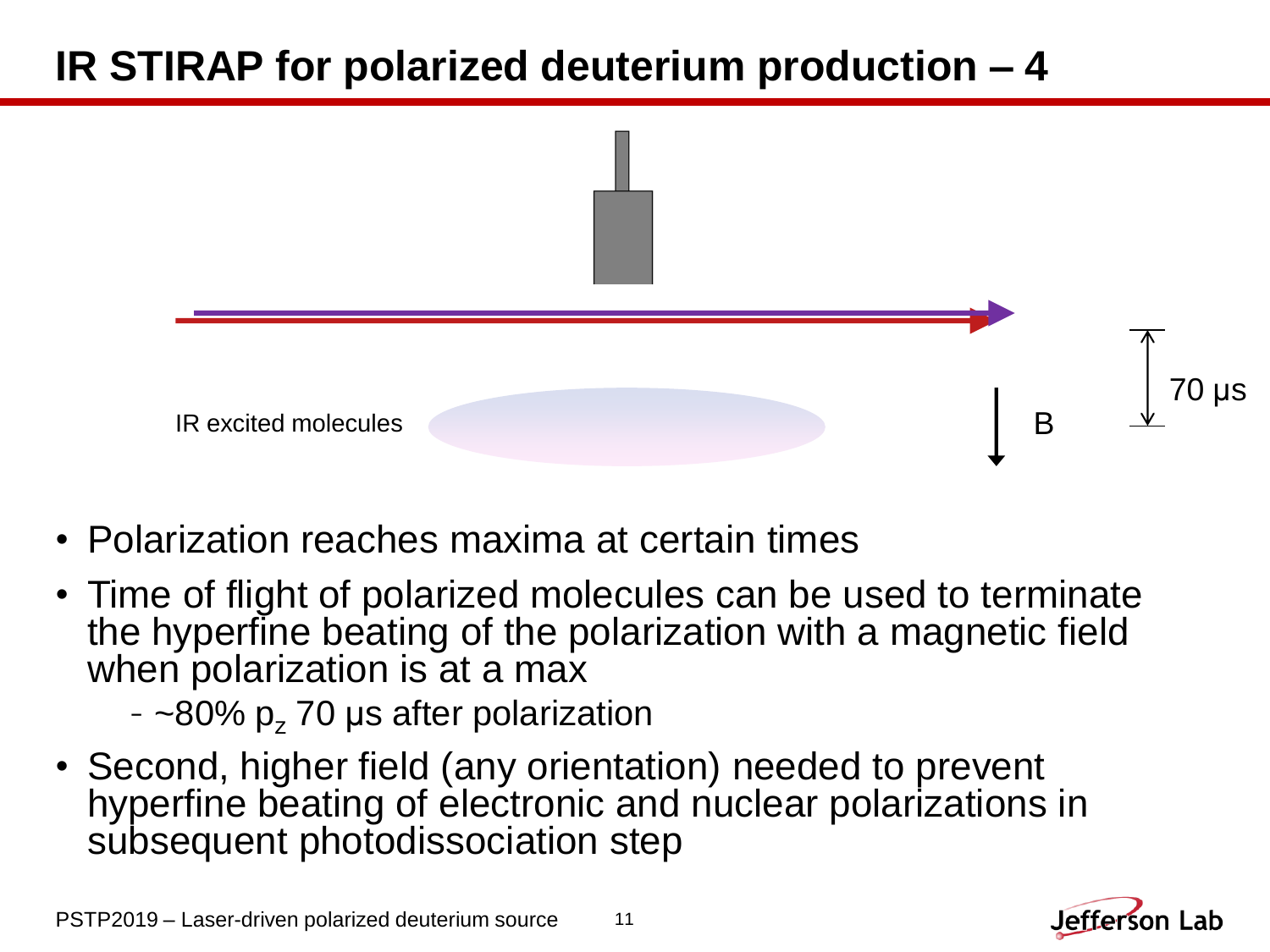

- Photodissociate polarized DCl into D and Cl atoms
	- -Polarized D atoms emitted perpendicular to molecular beam direction
- Polarized atom density depends on UV absorption, molecular beam density, # photons in UV pulse
- Neutral polarized D atoms for charge-exchange ionization



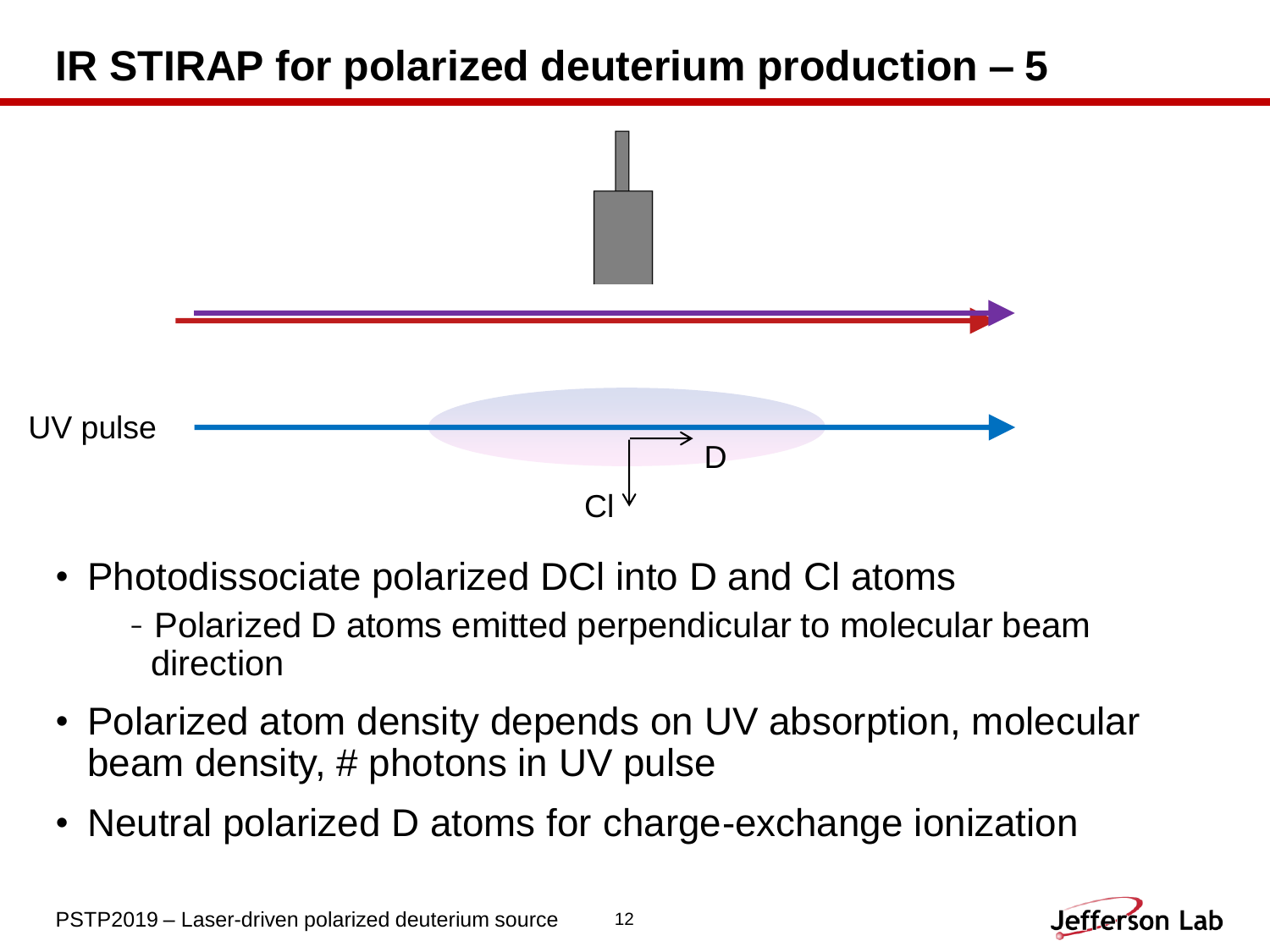• Possible experimental setup